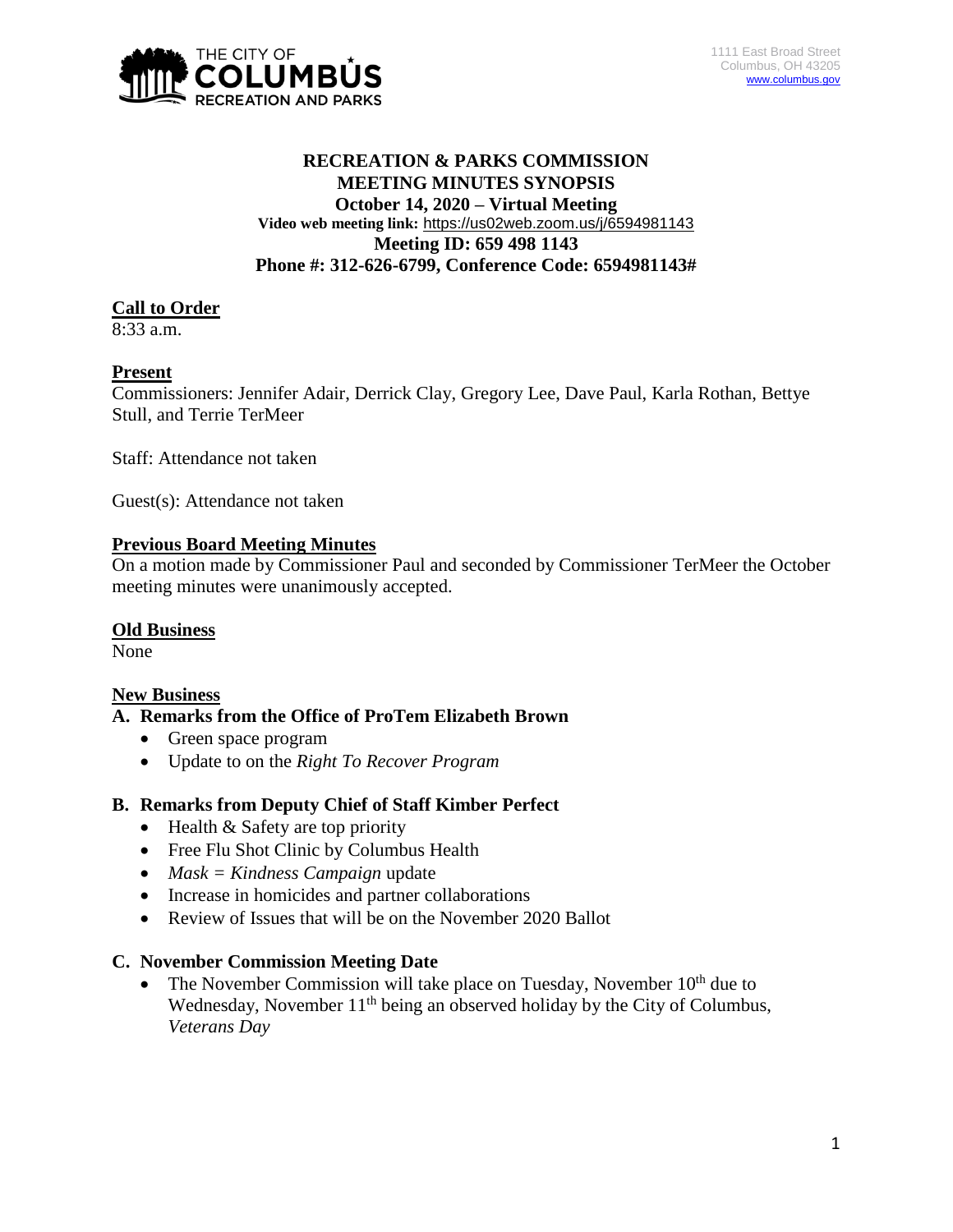

# **CONSENT AGENDA**

## **1. Ord# 1412-2020 (OAAA Alzheimer's Respite Contracts 2020)**

**Title:** To authorize and direct the Director of Recreation and Parks to enter into eleven (11) contracts for the provision of services to older adults in Central Ohio in connection with the Alzheimer's Respite Program administered by the Central Ohio Area Agency on Aging; to authorize the expenditure of \$300,000.00 from the Recreation and Parks Grant Fund; and to declare an emergency. (\$300,000.00)

On a motion made by Commissioner Rothan and seconded by Commissioner Paul the Commission unanimously approved the Consent Agenda.

# **ADMINISTRATION AGENDA**

**2. Ord #2336-2020 (Columbus Street Tree Inventories Fall 2020) Title:** To authorize the Director of the Recreation and Parks Department to enter into a

contract with Davey Resource Group for the Columbus Street Tree Inventories Fall 2020 project; and to authorize an expenditure of \$239,250.00 from the Recreation and Parks Voted Bond Fund; and to declare an emergency. (\$239,250.00)

#### **3. Ord #2337-2020 (Milo Grogan Shelter Construction**

**Title:** To authorize the Director of the Recreation and Parks Department to enter into contract with Playworld Midstates for the Milo Grogan Community Recreation Shelter and to authorize an expenditure of \$118,982.00 from the Recreation and Parks Voted Bond Fund; and to authorize an expenditure of \$2,000.00 from the Recreation and Parks Voted Bond Fund for interdepartmental inspections and fees. (\$2,000.00)

# **4. Ord #2356-2020 (Golf 2020 - Pesticide Purchase)**

**Title:** To authorize the Director of Recreation and Parks to enter into contract for the purchase of Syngenta golf course pesticides for the Recreation and Parks Department as a result of waiving the competitive bidding provisions of the Columbus City Code.

On a motion made by Commissioner Paul and seconded by Commissioner Clay the Commission unanimously approved the Administration Agenda.

# **PARKS OPERATIONS & MANAGEMENT AGENDA**

#### **5. Ord #2339-2020 (Park Maintenance Equipment 2020)**

**Title:** To authorize the Director of Recreation and Parks to enter into contract with Advanced Turf Solutions Inc. to purchase a commercial sprayer; to authorize the expenditure of \$14,180.00 for the purchase of equipment for the Parks Maintenance Section of the Recreation and Parks Department; and to declare an emergency. (\$14,180.00)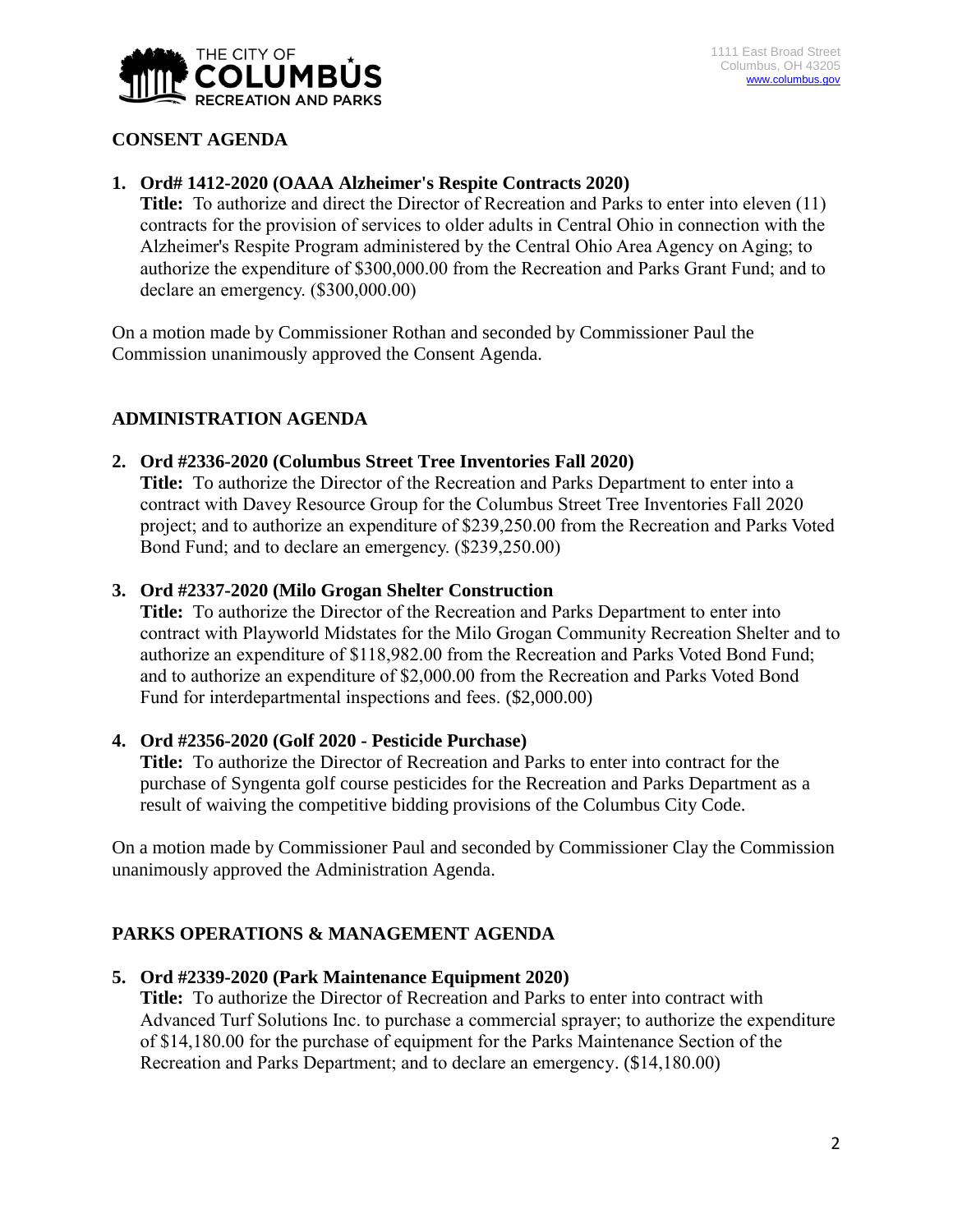

# **CRP Foundation Update**

- Marketing communications update
- Meetings taking place with corporations to receive funding donations
- Board member update

# **Division Updates**

- COAAA, Cindy Farson
	- *o* Budget hold/cut updates changes may be made after election or the beginning of the year
	- *o* Wellness kits are being packed and distributed
	- *o* PPE & Testing update
	- *o* Update on Senior Options Program and visiting residents homes
- Community Relations, Sophia Fifner
	- *o* "Adopt a Center Program" by the Development Team
	- *o* RFP's on CARES Funding
	- *o* Volunteer program update
	- *o* Development Team Fundraising update
	- *o* OPRA Award update
- Parks Maintenance & Operations, Assistant Director Troy Euton
	- *o* Update on West Case Road property
	- *o* Hand sanitizing station update
	- *o* Preparing equipment for the upcoming season change
- Recreation & Program Services, Assistant Director Bernita Reese
	- *o* Summer Camp participant update
	- *o* Sports programming participant update
	- **o** Golden Hobby Shop to have a celebration in 2021 to celebrate its 50<sup>th</sup> anniversary
	- *o* Staff awards
- Youth & Family Development, Assistant Director Eric Brandon
	- *o* APPS initiatives
		- A.C.T. (Advancing Community Trust)
			- 1. Scared Straight
				- 2. *We Care Tour*
				- 3. *Voices*  Partnership with Grant Hospital
	- *o* Cap Kids update
	- *o* Food Office update
		- $\triangleright$  Staffing
		- $\triangleright$  CARES Act funding

# **Director's Comments**

- Commissioner Paul requested an update on Martin Janis Community Center
	- o Update on Martin Janis and plans in process for Thompson Community Center
	- o Update on plans for Douglas Community Center, working with the community on these plans
- Update on the Crew Stadium and discussions
- Diversity, Equity & Inclusion update